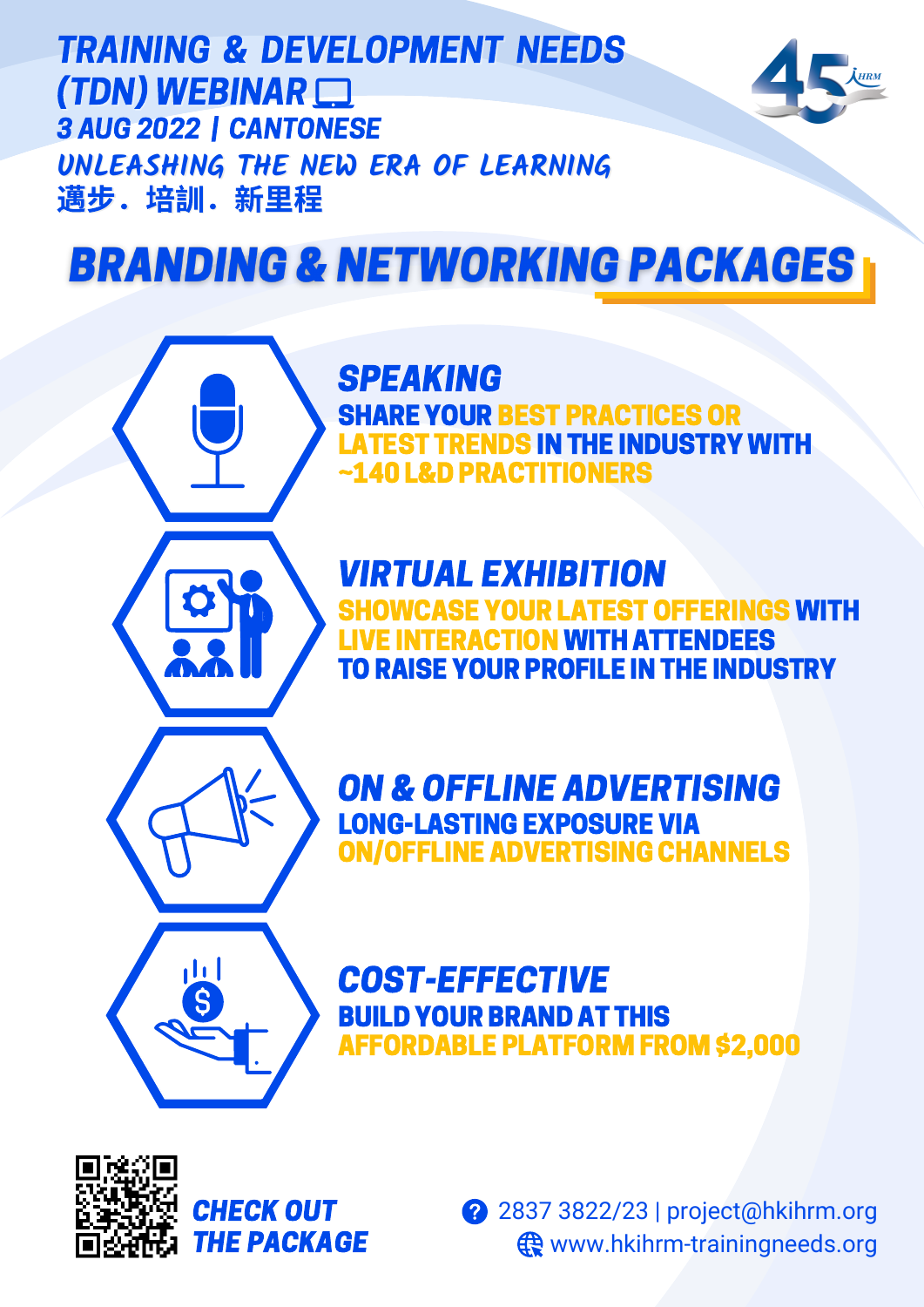

# WHO'S ATTENDING?

HR practitioners who aim to **hear from leading speakers on topical L&D matters** and **expand their network**.

## **~140 like-minded HR peers from various job functions:**

- *Culture and Engagement*
- *Employee Relations and Training*
- *HRBP*
- *Learning and Development*
- *Learning, Culture, Diversity and Inclusion*
- *Organisation Development*
- *Reward and HR Operations*
- *Talent Excellence*
- *Talent Management*
- *Training and Development*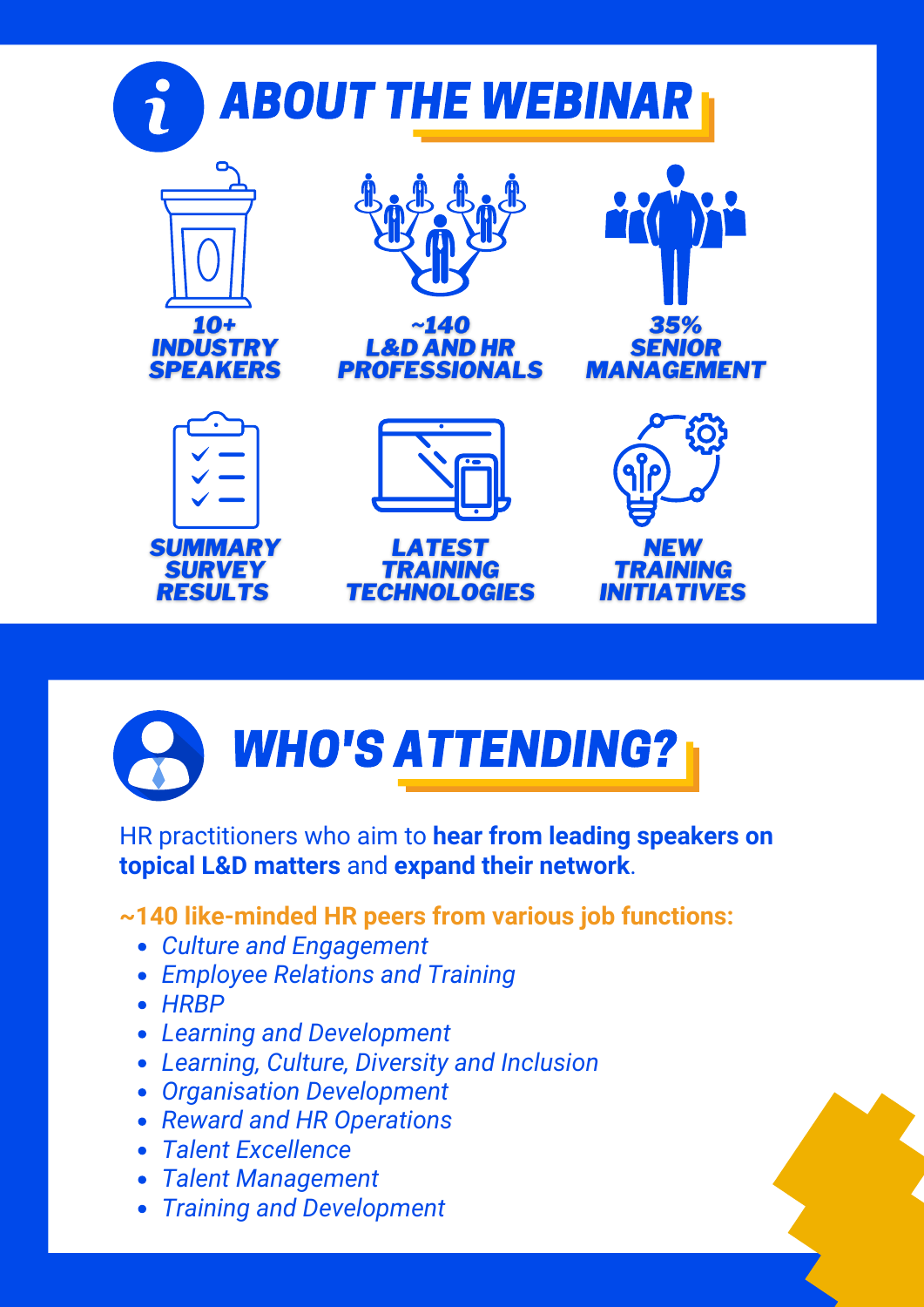### **HKIHRM Training & Development Needs (TDN) Webinar 2022 Branding & Networking Packages**

|                                                  | <b>Jade Sponsor(s)</b><br><b>HK\$60,000</b>      | <b>Crystal Sponsor(s)</b><br>HK\$35,000  | <b>Pearl Sponsor(s)</b><br><b>HK\$15,000</b> |  |  |
|--------------------------------------------------|--------------------------------------------------|------------------------------------------|----------------------------------------------|--|--|
| Training & Development Needs (TDN) Webinar 2022  |                                                  |                                          |                                              |  |  |
| Logo on Marketing Materials and Event<br>Website | Y                                                | Y                                        | Y                                            |  |  |
| Verbal Acknowledgement in the Event              | Y                                                | Y                                        | Y                                            |  |  |
| Logo on Virtual Backdrop                         | Y                                                | Y                                        | Y                                            |  |  |
| <b>Promotion Slide</b>                           | Y                                                | Y                                        | N/A                                          |  |  |
| <b>Speaking Opportunity</b><br>(30-40 mins)      | Y                                                | N/A                                      | N/A                                          |  |  |
| Complimentary Ticket(s)                          | 6                                                | 3                                        | $\overline{2}$                               |  |  |
| <b>Virtual Booth</b>                             | Y                                                | Y                                        | N                                            |  |  |
| Advertisement on TDN Survey Report               | Y<br>(full-page)                                 | Y<br>(half-page)                         | N                                            |  |  |
| <b>Tailor Made Event</b>                         |                                                  |                                          |                                              |  |  |
| 1-hour Webinar<br>with 80 RSVP                   | N/A                                              | Y                                        | N/A                                          |  |  |
| HR Service Providers Directory 2023/2024         |                                                  |                                          |                                              |  |  |
| Advertisement                                    | Consecutive Double Page<br>/ ONE(1) Special Page | Full Page Advertorial /<br>Advertisement | Half-page<br>Advertisement                   |  |  |
| Company Listing                                  | Υ                                                | Y                                        | Y                                            |  |  |
| <b>HKIHRM Digital Platforms 2022</b>             |                                                  |                                          |                                              |  |  |
| eNews Banner                                     | 2 per month x 2                                  | 2 per month x 1                          | N/A                                          |  |  |
| eDM to HKIHRM Members                            | 1                                                | N/A                                      | N/A                                          |  |  |
| <b>TDN Website Banner</b>                        | Υ                                                | N/A                                      | N/A                                          |  |  |
| Online Banner @<br><b>HKIHRM Website</b>         | Consecutive 3-month<br>(Position A)              | Consecutive 2-month<br>(Position B)      | 1-month<br>(Position C)                      |  |  |
| Online Banner @<br><b>HR</b> Journal Website     | 1-month                                          | 1-month                                  | 1-month                                      |  |  |